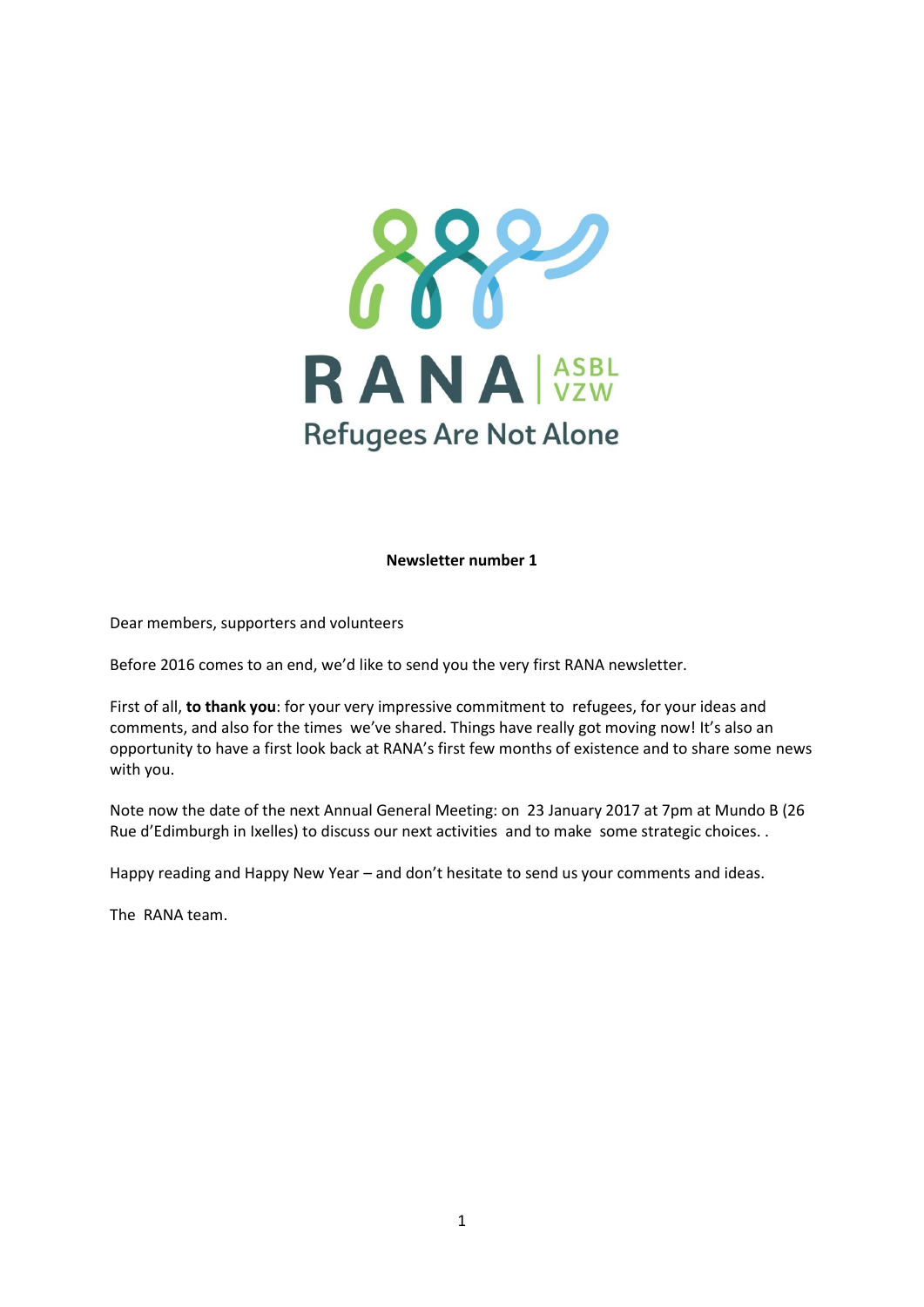## **Our activities : help at the Gare du Nord and individual 'buddying'**

Over these last few months, we've put in a lot of time and money into helping refugees at the Gare du Nord. Thanks to around 20 very active volunteers, we've managed to give out more than 1200 hot drinks and 1500 meals, as well as dozens of blankets, sleeping bags, clothes and shoes. Moreover, our volunteers Aurélie, Ophélie and Marie organised a session of legal advice there. The situation remains nonetheless difficult: around 50 young men, most of whom arrived in Brussels after the dismantling of the Calais 'Jungle', are still spending freezing nights in the streets around the station.

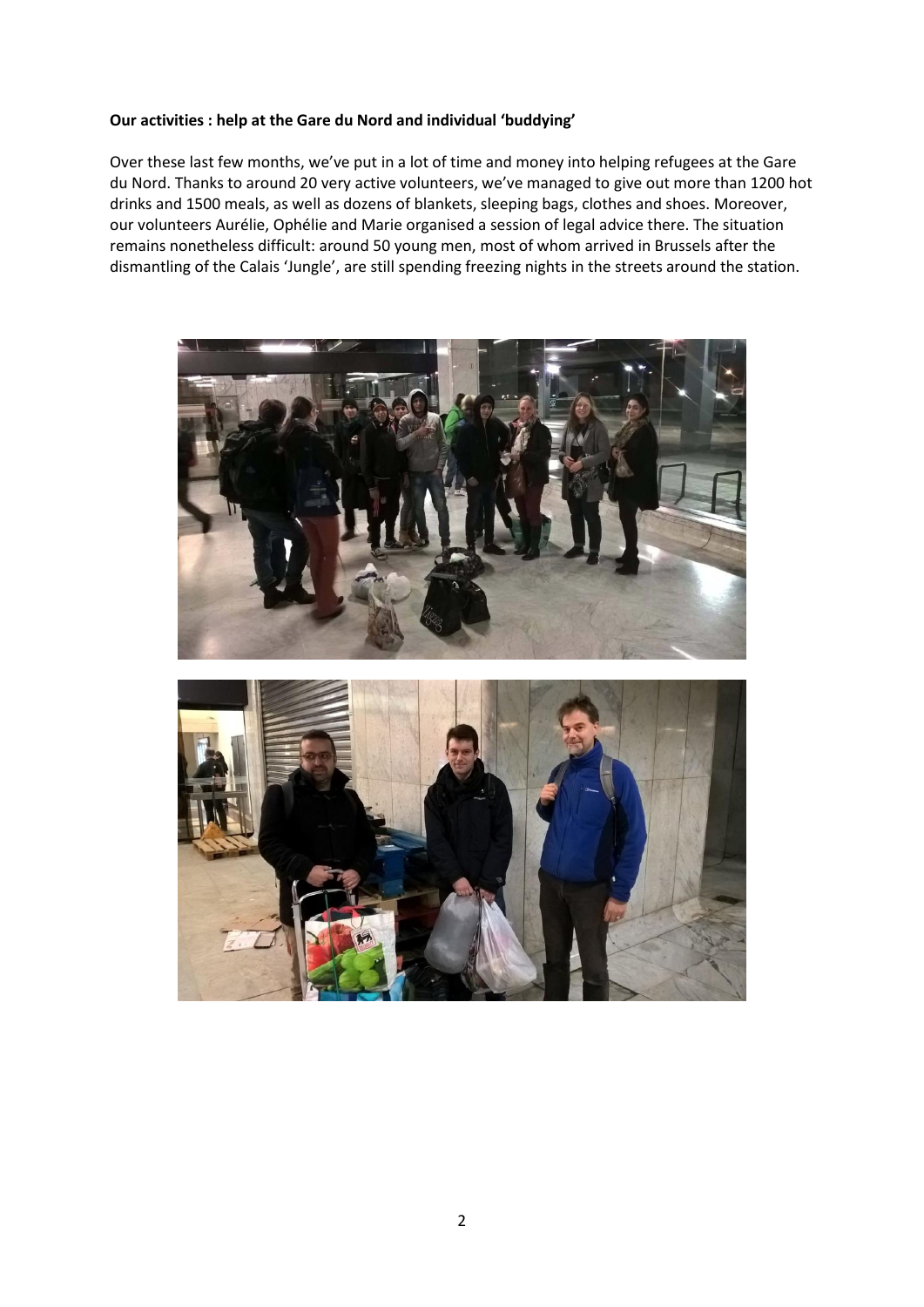Alongside this emergency aid, we've been individually 'buddying' several refugee families. Achraf especially has put in a lot of time and energy helping with accommodation, registration for courses or administrative procedures. As several of you have also suggested, we should intensify this work, which is at the heart of RANA's mission. We will discuss this during the Annual General Meeting on 23 January and Achraf will present different possibilities for getting involved in these projects .



## **First Appraisal: concerts, charity sales, applications**

As a very young organisation, RANA must not only embark on different activities, but also make itself known to the wider public and find the funds needed to run its projects. In December, two big events helped us in this respect: from 5 - 9 December, we had a stand in the European Parliament to sell different decorative items of in aid of RANA. This raised about 1100 Euros.

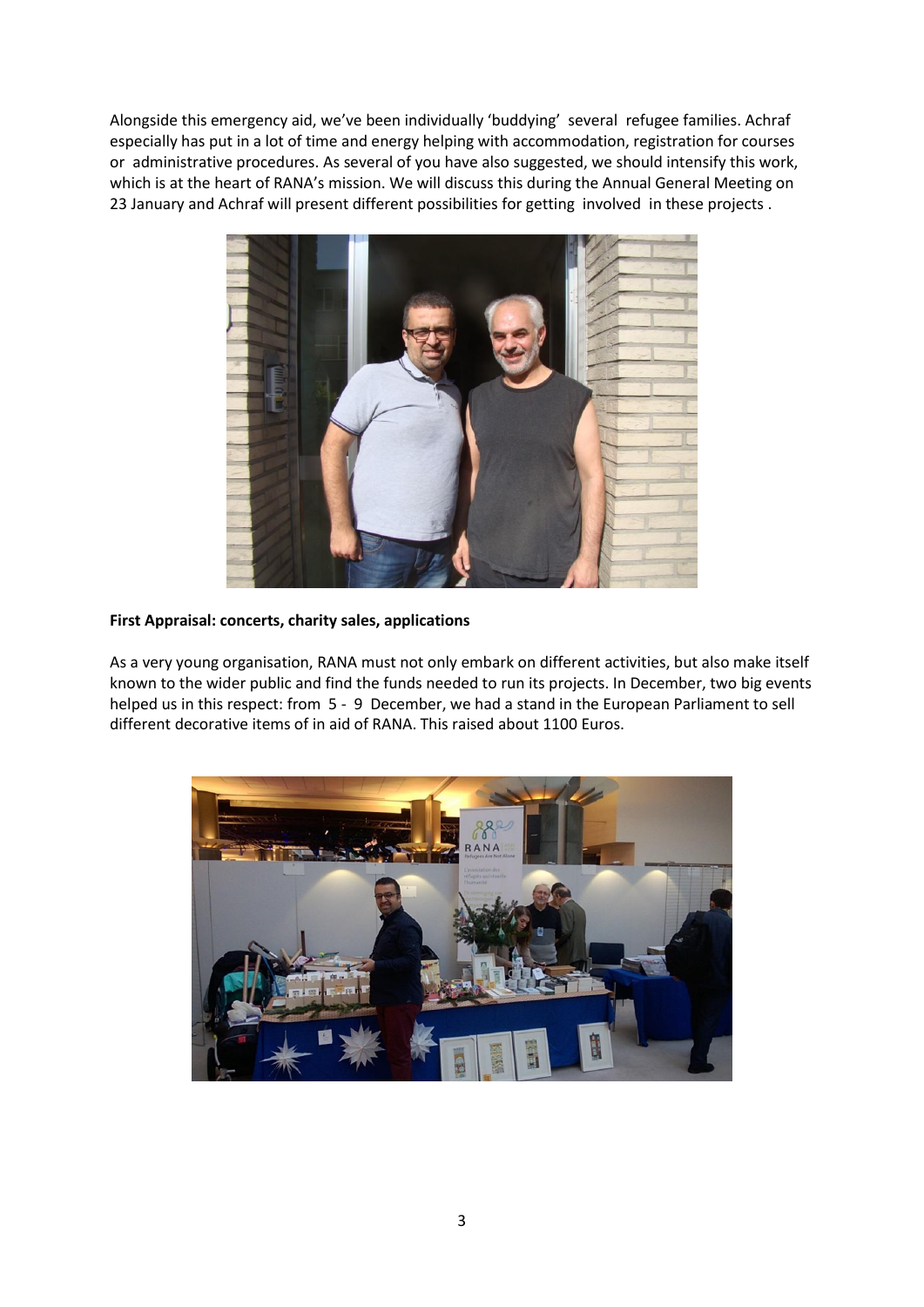In the same week, our big evening event "Refugees Are Not Alone – Concert and Oriental Food" took place on Thursday 8 December. More than 130 people came to listen to the music and the experiences of the members of "Syrians Got Talent", and to discover and support RANA. It was a powerful and emotional event that the Belgian and international media covered. A big thanks to the Atelier Marcel Hastir who provided us with the space and to the very large number of volunteers who helped that night.

You can find some of the words and images from this event on [cctvnews](http://english.cctv.com/2016/12/10/VIDE4SK8ForMDiV2gZ0Z4oMl161210.shtml) or on [Bruzz.](http://www.bruzz.be/nl/actua/syrians-got-talent-speelt-opnieuw-brussel)



Copyright Elio Germani



Copyright Elio Germani